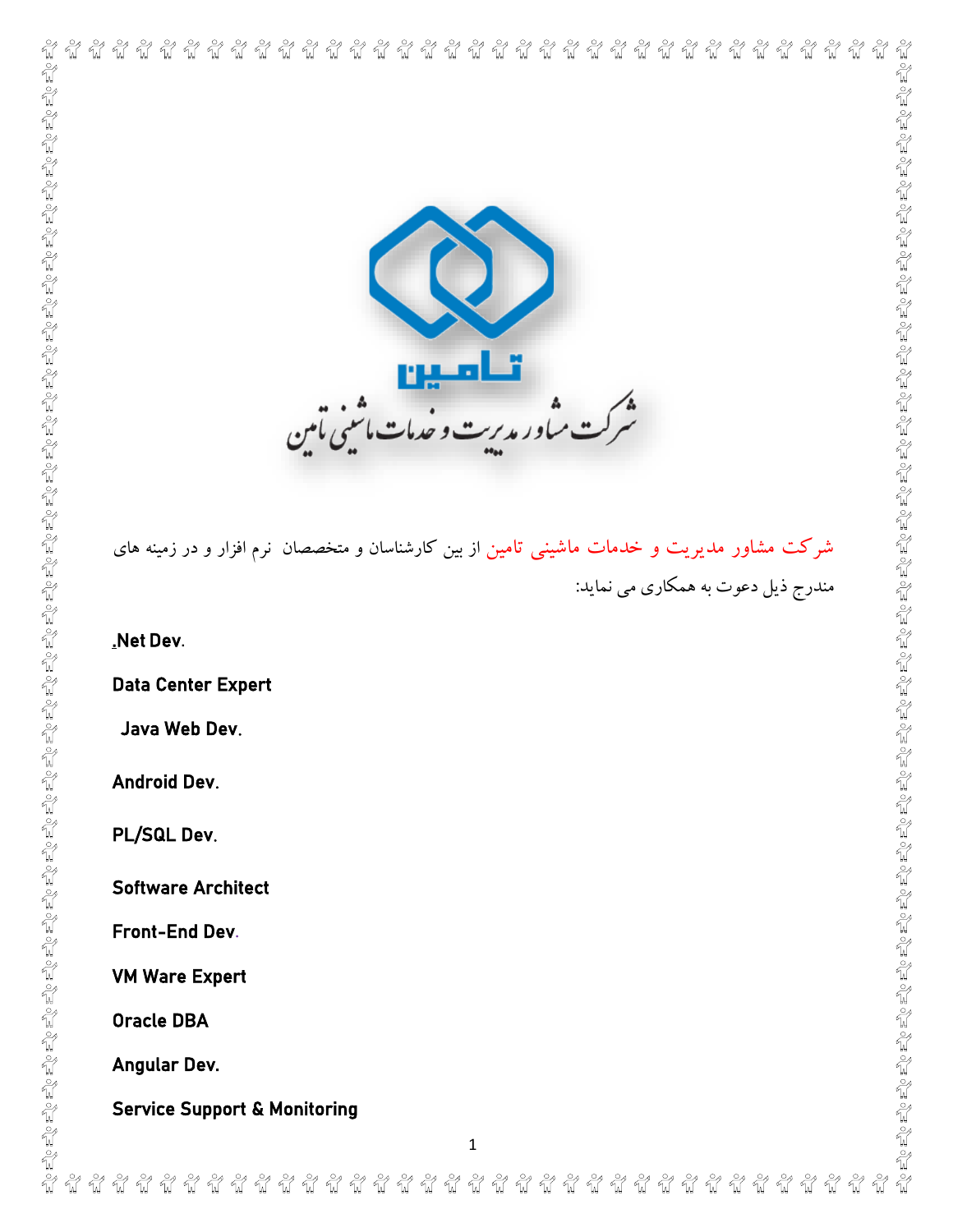| شرايط عمومي :                                                                              |  |
|--------------------------------------------------------------------------------------------|--|
| ۱–دارای حداقل مدرک کارشناسی از دانشگاه های معتبر                                           |  |
| ۲-دارای حداقل ۵ سال سابقه کار مرتبط                                                        |  |
| ۲- دارای کارت پایان خدمت و یا معافیت دائم برای آقایان                                      |  |
| ۳–حقوق به صورت توافقی(مکفی)                                                                |  |
| – در صورت تمایل نسبت به ارسال رزومه به آدرس: <u>hrditco@gmail.com</u> اقدام فرمائید.       |  |
| – در صورت نیاز به کسب اطلاعات بیشتر با شماره تلفن ۶۴۰۱۵۲۸۸ (مسئول جذب و استخدام )تماس حاصل |  |
| فر مائيد.                                                                                  |  |
| شرايط اختصاصي:                                                                             |  |
| مهارتهای مورد نیاز .Net Dev.                                                               |  |
| • برنامه نويس با تجربه با تسلط بر VB.Net و #Net Core.                                      |  |
| تسلط به توسعه برنامه نویسی ویندوز و وب                                                     |  |
| •     تسلط به مفاهیم شیگرایی                                                               |  |
| • تسلط به بانك اطلاعاتي Oracle                                                             |  |
| • قادر به نوشتن وب سرويس وAPI                                                              |  |
|                                                                                            |  |
|                                                                                            |  |
|                                                                                            |  |
|                                                                                            |  |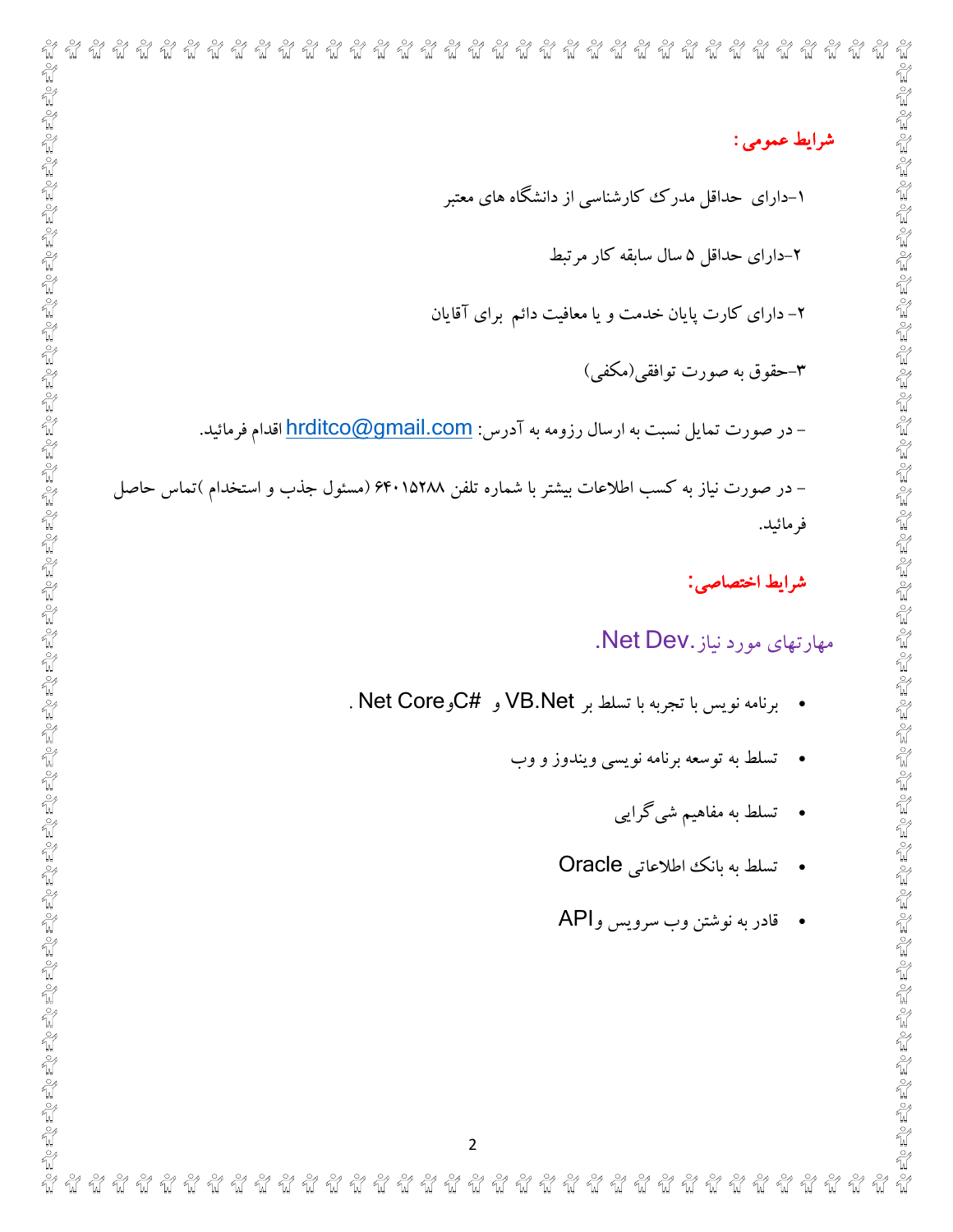| مهارتهای مورد نیاز کارشناس مرکز دادهData Center Expert  |  |
|---------------------------------------------------------|--|
| • تسلط به زیرساخت مجازی VM Ware                         |  |
| تسلط به زيرساخت هاي مجازي Software Define               |  |
| • تسلط به سیستم عامل های سرور Windows،Linux             |  |
| ●    تسلط به مکانیزم های ذخیره سازی و بازیابی           |  |
| تسلط به Application Server های WebLogic و IIS           |  |
| مهارتهای مورد نیاز کارشناس بانک های اطلاعاتی            |  |
| ● تسلط به بانك اطلاعاتي MS SQL ، Oracle                 |  |
| ● تسلط به SQL Tunning                                   |  |
| • تسلط به تكنولوژي هاي Guard RAC ، Oracle               |  |
| • تسلط به تكنولوژي هاي Always ON ، Replication ، MS SQL |  |
|                                                         |  |
|                                                         |  |
|                                                         |  |
|                                                         |  |
|                                                         |  |
|                                                         |  |
|                                                         |  |
|                                                         |  |
|                                                         |  |
|                                                         |  |
|                                                         |  |
|                                                         |  |
|                                                         |  |
|                                                         |  |
|                                                         |  |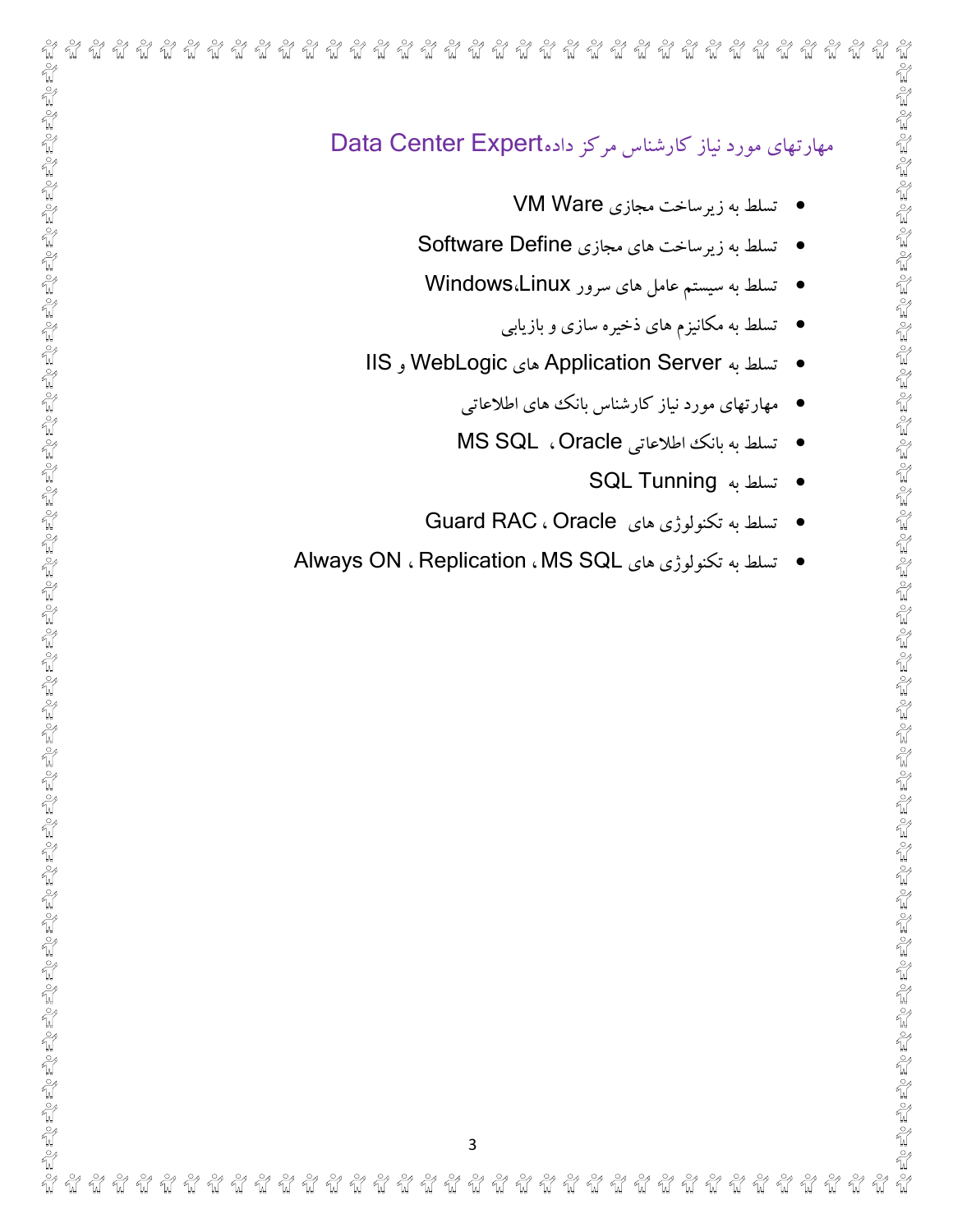# ซ้ ชื ୷ ซ้ ชื นี้ นี นี ชื่ นี้ นี นี้ นี นี ที่  $\frac{8}{10}$ นี นี นี นี นี้ นี นี นี ซ้ นี นี مهارتهای مورد نیاز .Dev Web Java **Position description** As a full time Java developer, you will be working as a member of a highly skilled and professional team. This company is in charge of design, develop, and support of all enterprise applications in "Tamin Ejtemai Organization" in various client types (Windows, Web, Mobile). We are looking for a Java developer with proven coding skills and enough passion to learn and wok in our safe and stable environment. **Requirements & Qualifications** · 3+ years of work experience with Java development Experience with building large scale enterprise applications Proficiency in Object Oriented concepts Java Core: Collections, Threads, Generics

- JavaEE: EJB, JMS, Web Socket, Java Transaction, Concurrency, JPA (Hibernate or Eclipse Link)
- JaxRS: Strong knowledge of Design and implement RESTful API's
- · SQL, PL/SQL
- Familiar with OAuth2.0
- Familiar with WebLogic Application Server
- Familiar with Git or SVN
- Familiar with MAVEN
- Familiar with Linux: shell scripting

### **Not required but certainly a bonus**

- Java 8: Stream API, functional programming, Optional
- Angular or ExtJS Frontend programming knowledge
- · Knowledge in JavaScript, CSS and HTML
- · Working in Agile/SCRUM team setting

**Fill fill fill**  $\frac{1}{2}$  $\frac{3}{2}$  $\frac{3}{2}$  $\frac{8}{10}$ **ค์ คือ คือ**  $\frac{8}{10}$  $\frac{3}{2}$  $\frac{8}{10}$ ล์ มี มี ชั କ୍ଷ  $\frac{3}{2}$  $\frac{3}{2}$  $\frac{8}{10}$ ชื ୷ ชื ชั ชื นี้ ซี  $\frac{8}{10}$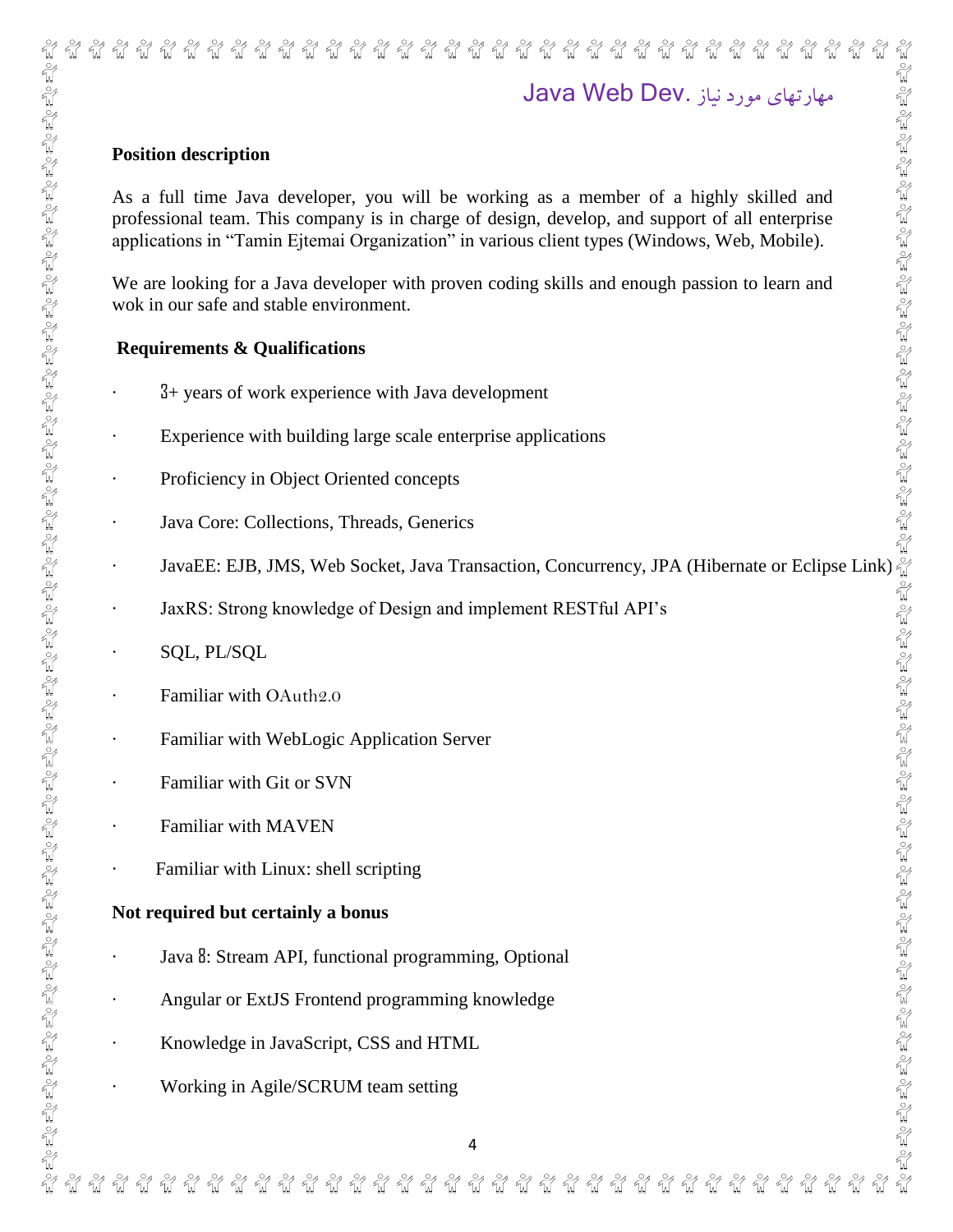| $\begin{array}{ll} \frac{Q}{Q} \leq & \frac{Q}{Q} \leq \frac{Q}{Q} \leq \frac{Q}{Q} \leq \frac{Q}{Q} \leq \frac{Q}{Q} \leq \frac{Q}{Q} \leq \frac{Q}{Q} \leq \frac{Q}{Q} \leq \frac{Q}{Q} \leq \frac{Q}{Q} \leq \frac{Q}{Q} \leq \frac{Q}{Q} \leq \frac{Q}{Q} \leq \frac{Q}{Q} \leq \frac{Q}{Q} \leq \frac{Q}{Q} \leq \frac{Q}{Q} \leq \frac{Q}{Q} \leq \frac{Q}{Q} \leq \frac{Q}{Q} \leq \frac$ |
|--------------------------------------------------------------------------------------------------------------------------------------------------------------------------------------------------------------------------------------------------------------------------------------------------------------------------------------------------------------------------------------------------|
|                                                                                                                                                                                                                                                                                                                                                                                                  |
|                                                                                                                                                                                                                                                                                                                                                                                                  |
|                                                                                                                                                                                                                                                                                                                                                                                                  |
|                                                                                                                                                                                                                                                                                                                                                                                                  |
|                                                                                                                                                                                                                                                                                                                                                                                                  |
|                                                                                                                                                                                                                                                                                                                                                                                                  |
|                                                                                                                                                                                                                                                                                                                                                                                                  |
|                                                                                                                                                                                                                                                                                                                                                                                                  |
|                                                                                                                                                                                                                                                                                                                                                                                                  |
|                                                                                                                                                                                                                                                                                                                                                                                                  |
|                                                                                                                                                                                                                                                                                                                                                                                                  |
|                                                                                                                                                                                                                                                                                                                                                                                                  |
|                                                                                                                                                                                                                                                                                                                                                                                                  |
|                                                                                                                                                                                                                                                                                                                                                                                                  |
|                                                                                                                                                                                                                                                                                                                                                                                                  |
|                                                                                                                                                                                                                                                                                                                                                                                                  |
|                                                                                                                                                                                                                                                                                                                                                                                                  |
|                                                                                                                                                                                                                                                                                                                                                                                                  |
|                                                                                                                                                                                                                                                                                                                                                                                                  |
|                                                                                                                                                                                                                                                                                                                                                                                                  |
|                                                                                                                                                                                                                                                                                                                                                                                                  |
|                                                                                                                                                                                                                                                                                                                                                                                                  |
|                                                                                                                                                                                                                                                                                                                                                                                                  |
|                                                                                                                                                                                                                                                                                                                                                                                                  |
|                                                                                                                                                                                                                                                                                                                                                                                                  |
|                                                                                                                                                                                                                                                                                                                                                                                                  |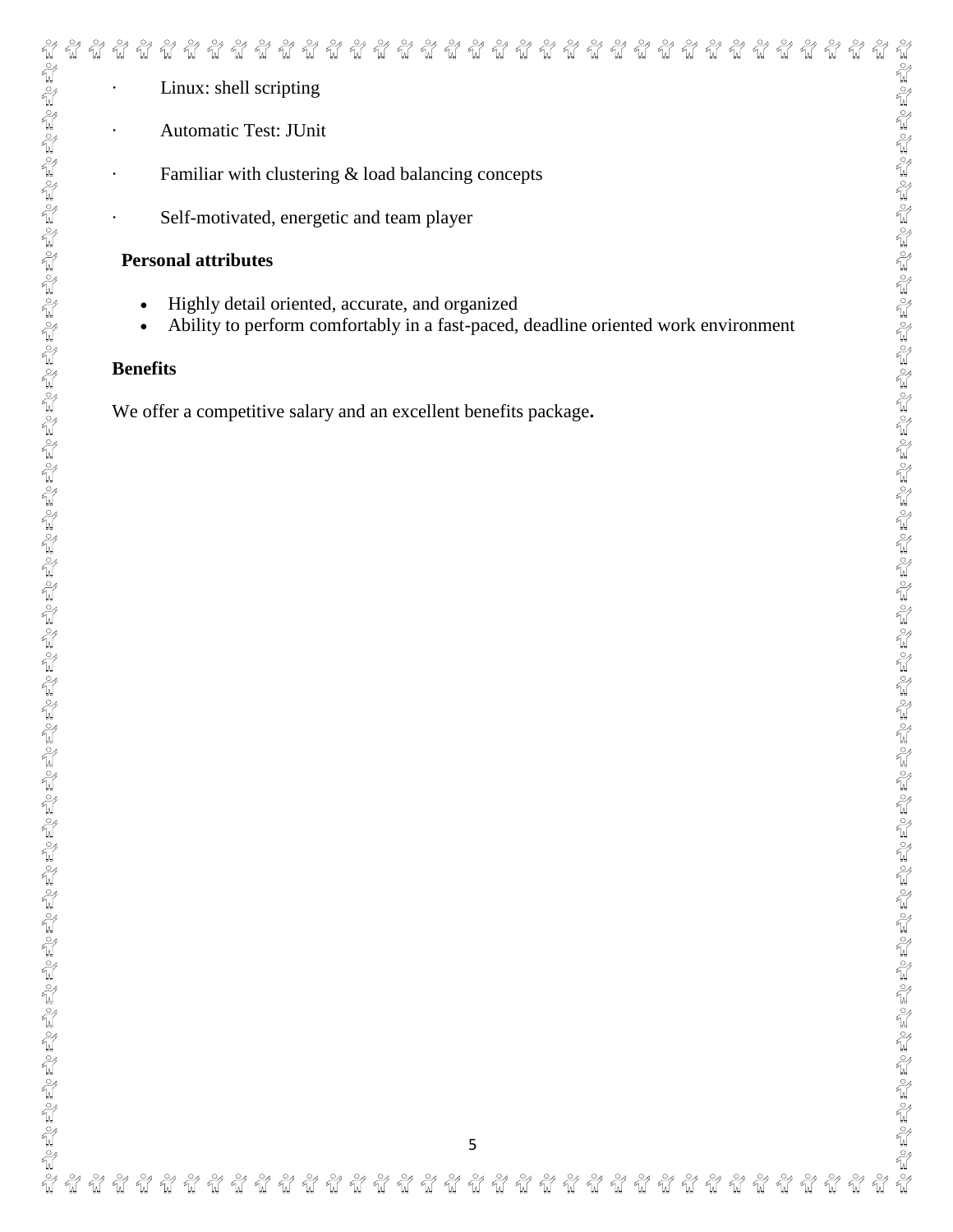# مهارتهای مورد نیاز**.Dev Android**

นี้ นี้ นี้ นี้ นี้ นี

นี

นี

### **Position description**

 $\frac{3}{2}$ ซ้ ซ้ ซ้ ซ้ นี

ทั่

As a full time Android developer, you will be working as a member of a team of highly skilled and motivated experts. This team is in charge of providing Tamin Ejtemai services through mobile devices.

นี นี นี นี

### **Requirements & Qualifications**

- · 3+ years of work experience with native Android development (Android SDK and Gradle)
- Knowledge of SVN
- Solid understanding of object-oriented programming, data structures, and algorithms
- Experience of integrating Android applications with RESTful APIs
- · Experience with popular libraries like Retrofit

ที่ ที่ ที

นี้

นี นี้ นี้

- Experience in Realm and SQLite
- Hands-on experience with common third-party tools such as Firebase
- Experience with Android UI design principles and patterns and Material Design
- Experience with Android Architecture Components
- Familiarity with Dagger

ہے ہے ہے ہے ہے ہے ہے ہے ہے<br>اما کیا کیا کیا کیا کیا کیا کیا کیا

**· Ability to work as a team player**

### **Personal attributes**

- Highly detail oriented, accurate, and organized
- Ability to perform comfortably in a fast-paced, deadline oriented work environment
- Strong oral and written communication skills
- Must be flexible and comfortable with change

### **Benefits**

 $\frac{3}{2}$  $\frac{8}{3}$ 

We offer a competitive salary and an excellent benefits package

 $\frac{1}{2}$ 

 $\frac{8}{10}$  $\frac{3}{2}$   $\begin{picture}(120,111) \put(0,0){\line(1,0){15}} \put(15,0){\line(1,0){15}} \put(15,0){\line(1,0){15}} \put(15,0){\line(1,0){15}} \put(15,0){\line(1,0){15}} \put(15,0){\line(1,0){15}} \put(15,0){\line(1,0){15}} \put(15,0){\line(1,0){15}} \put(15,0){\line(1,0){15}} \put(15,0){\line(1,0){15}} \put(15,0){\line(1,0){15}} \put(15,0){\line$ 

 $\frac{1}{2}$ 

וכם וכם וכם וכם וכם וכם וכם וכם וכם.<br>אוף אוף אוף אוף אוף אוף אוף אוף אוף אוף

 $\frac{8}{10}$  $\frac{8}{10}$ 

 $\frac{1}{2}$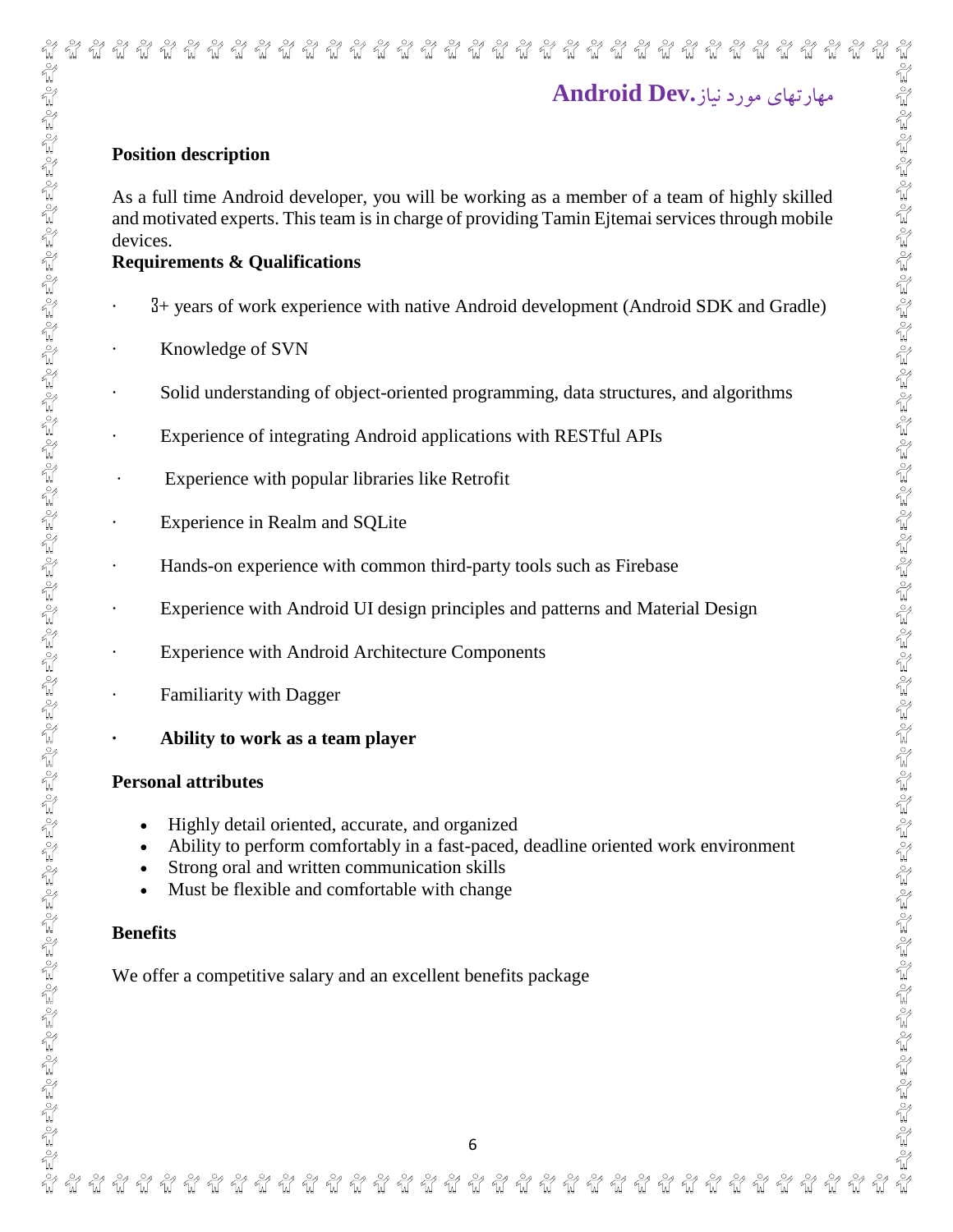### Represented to the MP MP MP MP MP MP MP MP ี พี พี พี พี  $\frac{8}{10}$ นี  $\frac{8}{10}$ ชั นี ซั นี مهارتهای مورد نیاز .Dev SQL/ PL

### PL/SQL developer

### **Position description**

As a full time PL/SQL developer, you will be working as a member of a team of highly skilled and motivated experts.

We are looking for a developer who can support the migration of a suite of applications from a traditional oracle database to a modern one and rewrite PL/SQL codes to make it more performance.

### **Job Duties**

- System analysis, design and development of back-end PL/SQL applications
- Communicate with customers to identify product requirements
- Manage development and release life-cycle
- Document functional and technical specifications for the application
- Responsible for trouble shooting the performance issues on the application back end
- Performance tune SQL's, application programs and instances.
- Maintain current applications, bug fixes, feature enhancements and performance tuning
- Diagnosis at different levels including application and data.

### **Requirements & Qualifications**

- 3+ years programming using PL/SQL, Oracle 11g/12c
- Strong knowledge of advanced Oracle 11g/12c PL/SQL features
- Strong Oracle PL/SQL programming and SQL tuning skills.
- Good coding practices using PL/SOL
- Experience in object-oriented software design and documentation
- Develop, design, test and implement complex database programs using Oracle and third-party tools.
- Strong experience with oracle functions, procedures, triggers, packages.

### **Personal attributes**

 $\frac{8}{10}$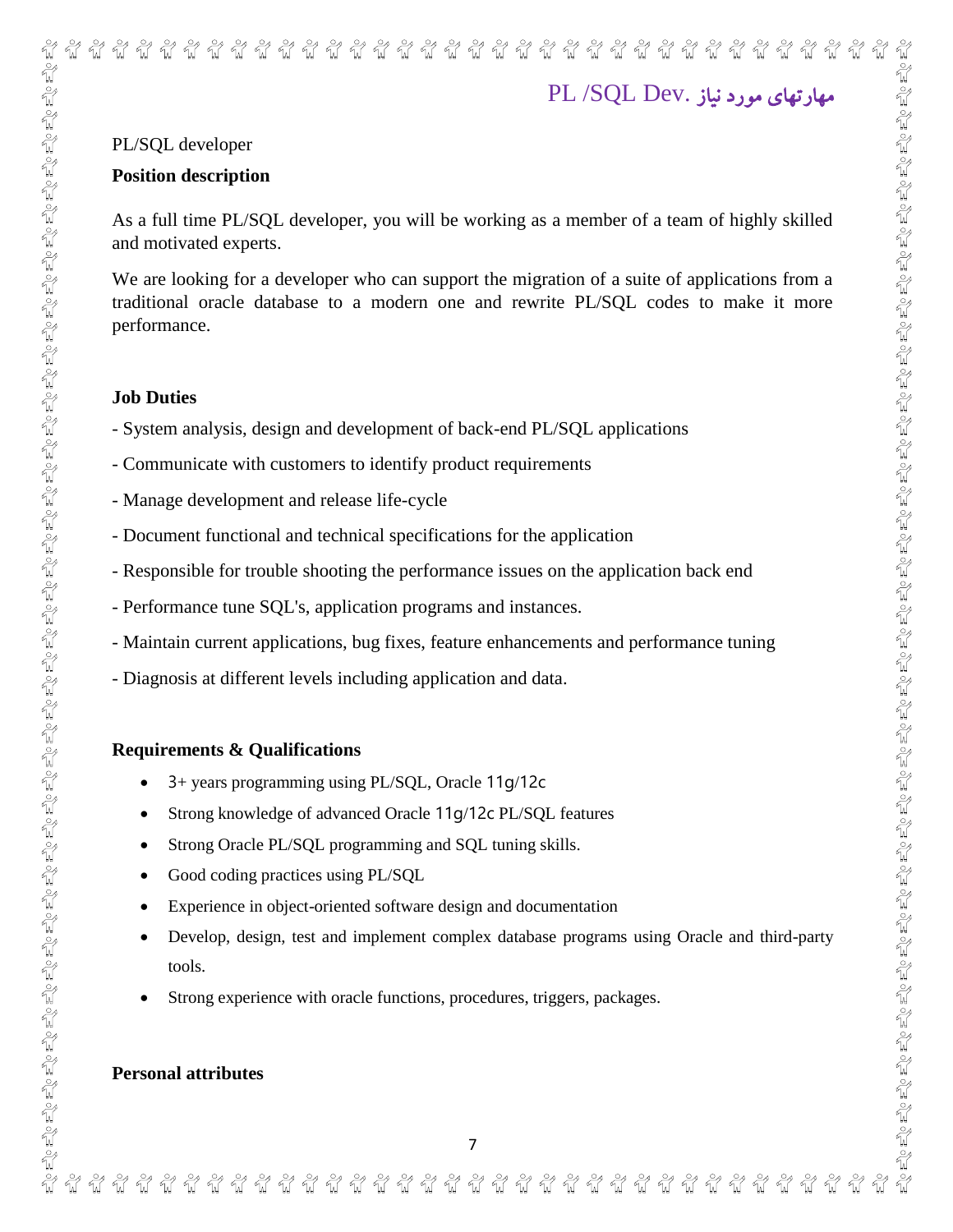Ability to perform comfortably in a fast-paced, deadline oriented work environment

 $\frac{1}{2}$  $\frac{1}{2}$ ชื ชื  $\frac{1}{2}$ Ñ  $\frac{1}{2}$ ୷ ชั  $\frac{1}{2}$ 

นี

นี้

นี

### **Benefits**

ชื ชื

We offer a competitive salary and an excellent benefits package**.**

**W** ₩  $\frac{1}{2}$  $\frac{1}{2}$  $\frac{1}{2}$  $\frac{1}{2}$  $\frac{\circ}{\mathbb{N}}$  $\frac{\circ}{\mathbb{W}}$  $\frac{\circ}{\mathcal{U}}$  $\frac{\circ}{\mathbb{N}}$  $\int_0^\infty$  $\frac{\circ}{\mathbb{N}}$  $\frac{\circ}{\mathcal{U}}$  $\int_0^\infty$  $\frac{\circ}{\mathbb{A}}$  $\frac{\circ}{\mathbb{N}}$  $\frac{\circ}{\mathbb{N}}$  $\frac{\circ}{M}$  $W^{\circ}$  $\frac{\circ}{\mathcal{U}}$  $\frac{\circ}{\mathsf{M}}$ นี้  $\frac{1}{2}$  $\frac{1}{2}$  $\frac{1}{2}$  $\frac{3}{2}$  $\frac{1}{2}$ Ñ  $\frac{\circ}{M}$ **W** n<sup>o</sup>  $\frac{1}{2}$ Ñ ชื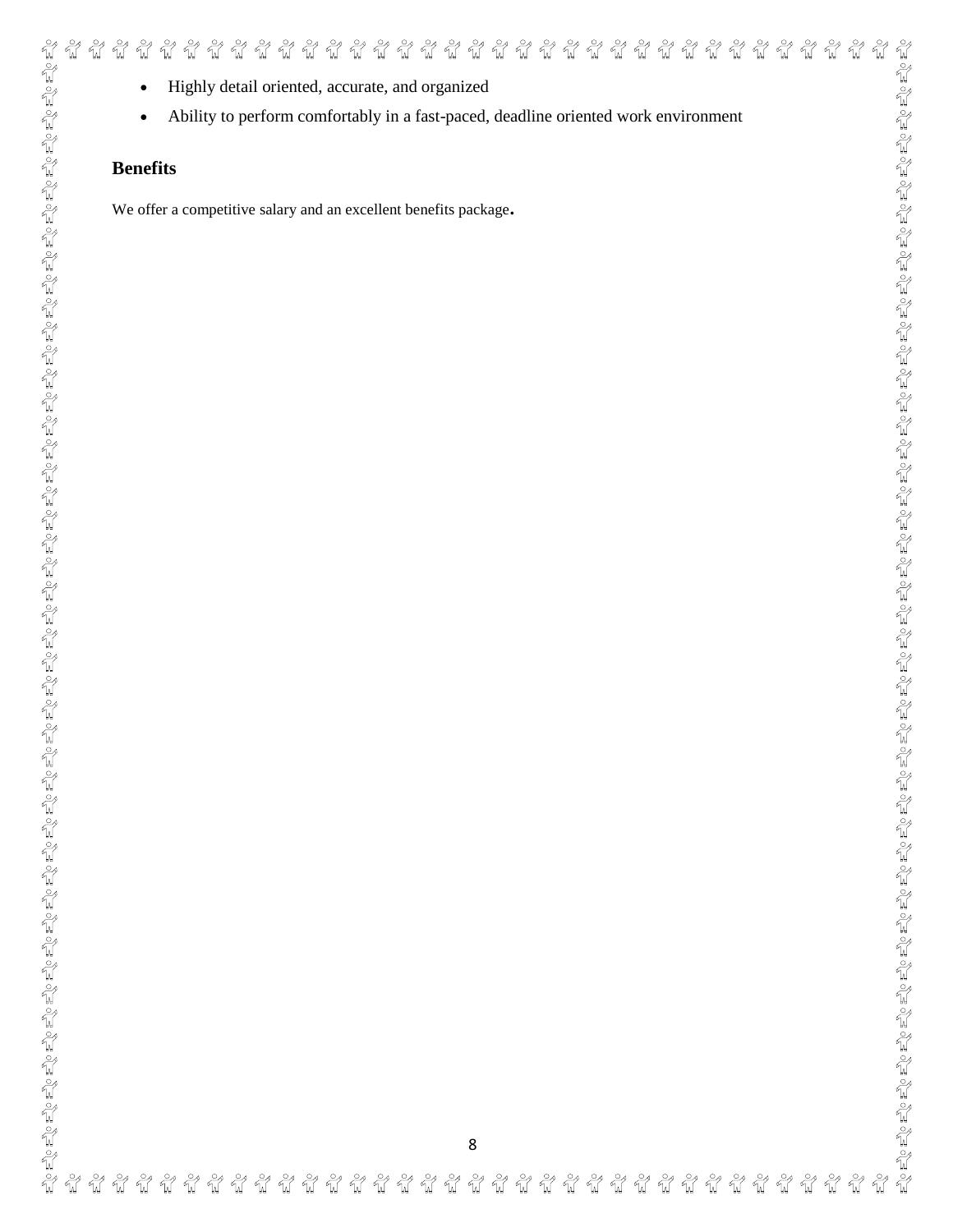# 

### พี พี พี พี พี พี ซ้ ชื ชั ୍କୁ ี พี พี พี พี นี นี นี้ นี นี นี นี ซ้ นี นี นี้ ซ้

# مهارتهای مورد نیازArchitect Software

### Position description

As a full time Software Architect, you will be working as a member of a highly skilled and professional team. This company is in charge of design, develop, and support of all enterprise applications in "Tamin Ejtemai Organization" in various client types (Windows, Web, Mobile).

We are looking for an expert Java developer with proven coding skills.

Job Duties

- Along with the CTO, she/he would do the following:
- Lead a cross-functional unit across development, DevOps and QA teams
- Would have authority to escalate production issues on all levels by all means
- Lead training of QA teams to handle/resolve production issues
- Define, prioritize and follow up the resolution of root causes to production issues
- Have authority to revert production deployments, cancel sprints
- Work collaboratively with teams to define SLAs

### Requirements & Qualifications

- 3+ years of proven experience in the field of IT
- Demonstrated experience in Micro services & SOA
- Relevant experience in technical support
- Professional written and interpersonal skills, problem-solving and decision-making ability
- Understands frontend and backend worlds
- Deep Understanding of OOP, OOD

a ng ng ng ng ng ng ng ng

• Experience with JavaEE, Angular, REST API

### Personal attributes

- Highly detail oriented, accurate, and organized
- Ability to perform comfortably in a fast-paced, deadline oriented work environment

Benefits

 $\frac{3}{2}$  $\frac{8}{10}$  $\epsilon_{\rm in}^{\circ}$ 

We offer a competitive salary and an excellent benefits package.

ชั